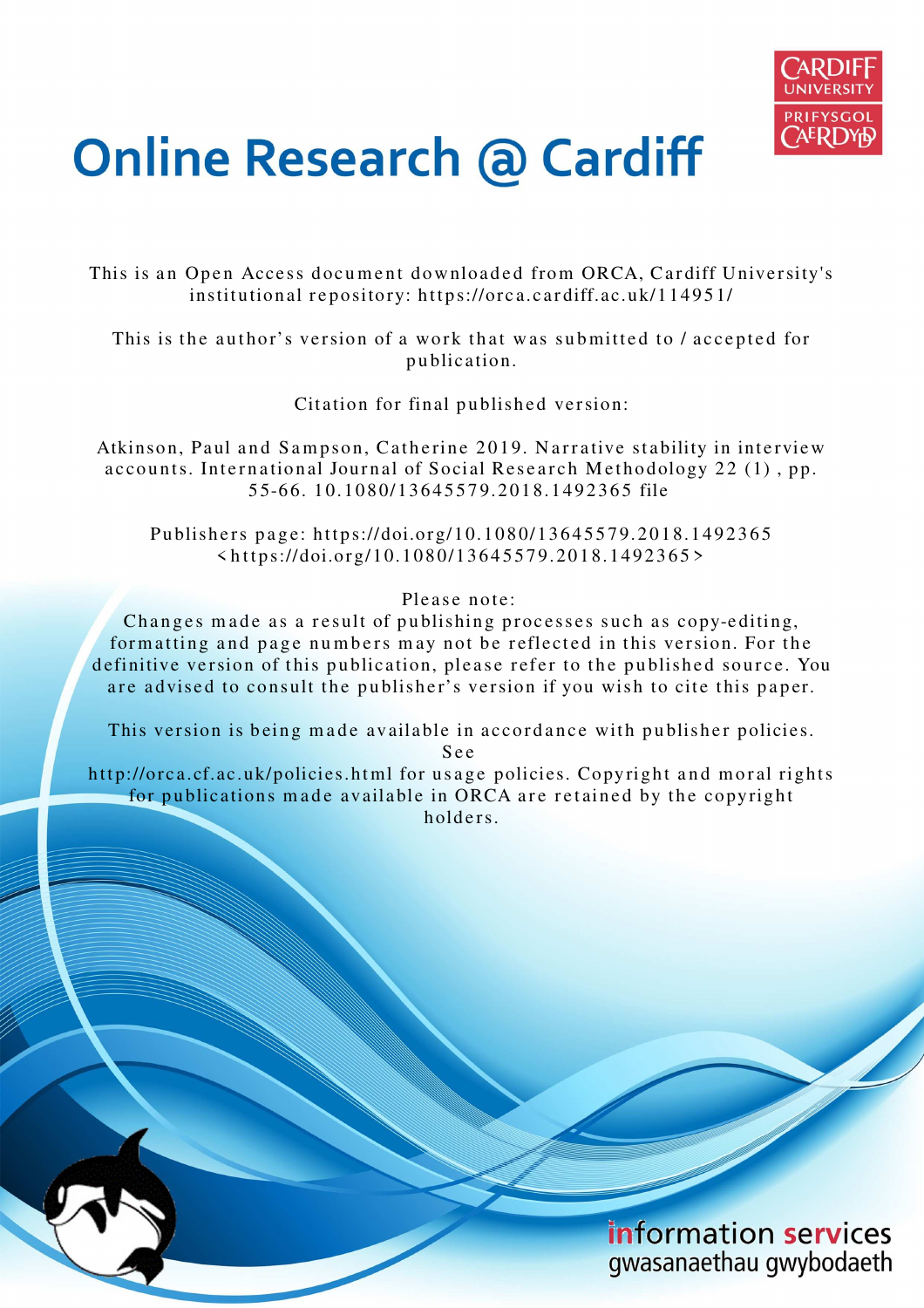# **Narrative stability in interview accounts**

**Paul Atkinson,** School of Social Sciences**,** Cardiff University **Cathy Sampson**, School of Social Sciences, Cardiff University

Address for correspondence: Professor Paul Atkinson Glamorgan Building King Edward VII Avenue Cardiff CF10 3WTWales, UK AtkinsonPA@Cardiff.ac.uk

# **Abstract**

We identify and discuss the phenomenon of narrative stability, in the context of current methodological literature on interviewing. It derives from two independent studies, undertaken fifteen years apart, of members of the same genetics research group who were interviewed by different researchers. The first ('Discovery') interviews were collected very soon after the breakthrough was first published. The second ('Legacy') interviews were based on informants looking back at those events. Some strikingly similar narrative episodes across those accounts suggest strong narrative stability. In the course of interviews informants reproduce biographical stories that are well sedimented. Not all interview materials, therefore, should be thought of exclusively in terms of co-production between interviewer and informant.

**Keywords**: interviews; accounts; narratives; narrative stability

# **Introduction**

Interviews are among the most widely used forms of data collection in the social sciences. Their proper treatment and the status of the data so derived have been matters of contention for a number of years. Here we use a rare opportunity to make a methodological assessment of some features of interview-derived accounts; more substantive analyses derived from those data sets have been published elsewhere (Atkinson, Batchelor and Parsons 1997, 1998; Sampson and Atkinson 2011, 2013 ). The data-sets consist of two series of interviews, conducted some fifteen years apart, derived from the same scientific research group. The first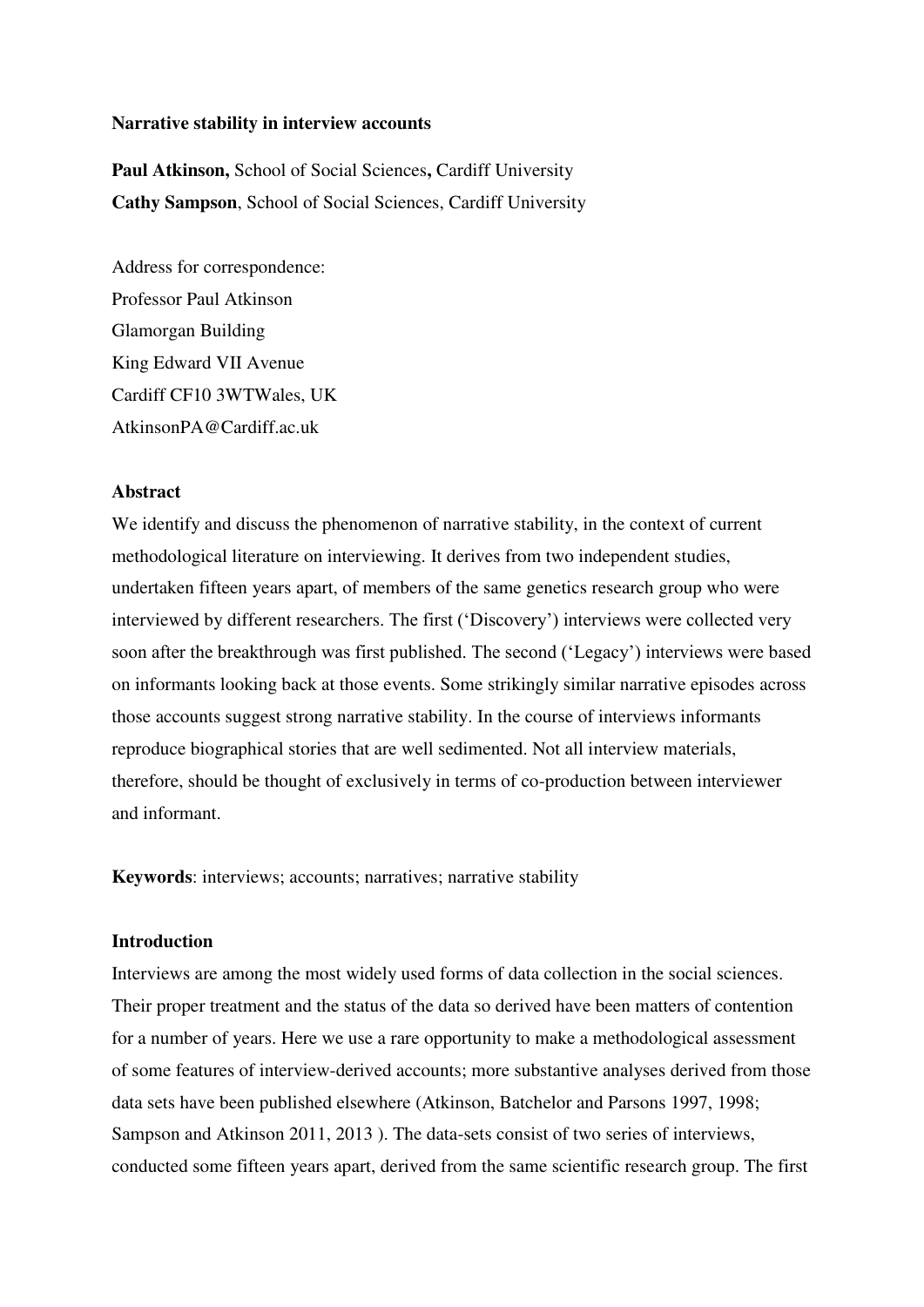data set derives from 1992. The research group in question had very recently been responsible for a major discovery in the field of genetic medicine. The breakthrough was the location and nature of the gene responsible for Myotonic Dystrophy DM), published simultaneously in three papers by several research groups that had engaged in an international process of collaboration and competition (Harper et al. 1992; Harley et al. 1992; Brook et al., 1992). The first set of interviews were conducted shortly after the discovery was announced, and the sociological study documented the trajectory of that discovery before and after that dramatic event; it also traced the immediate consequences of that event for the members of the research group. The second set of interviews were gathered by Sampson in 2007 in a study of the effects and implications of genetic diagnosis of DM over a longer timeframe, including the periods before and after the successful cloning of the gene and the publications announcing that discovery. Part of that study was based on interviews with the same research-group members, who were again asked about that particular genetic discovery. For ease of reference we call the original interviews the Discovery accounts, and the subsequent interviews the Legacy accounts.

The fact that members of the same research group had been studied from a similar socialscience perspective fifteen years apart provides an unusual methodological opportunity. Clearly, it allows us to compare the accounts, derived from the same informants, about the same events. Here we do so for a particular analytic reason. But we do not do so in order to examine the veracity of those accounts. We do not assume, nor do we claim, that multiple interviewing – however separated in time the interviews may be – provides a check on the truth of the reported events, or of the reliability of the informants' accounts. None of the discussion in the rest of this paper is about the scientists' veracity. It is, not therefore, an exercise in fact-checking. Rather, our focus is on the relative *stability* of those accounts over time, and hence on the nature of accounts and narratives as phenomena in their own right. The interviews were conducted quite independently, by two quite different researchers (both female).

# **Interviewing**

The nature and role of interviewing in contemporary social research is, in some respects, contested. On the one hand, there is a radical scepticism that, at the extreme, would imply little or no useful role for interviewing. At best, interviews could be analysed only as social encounters in their own right, and the talk so generated of no referential value. Analysis could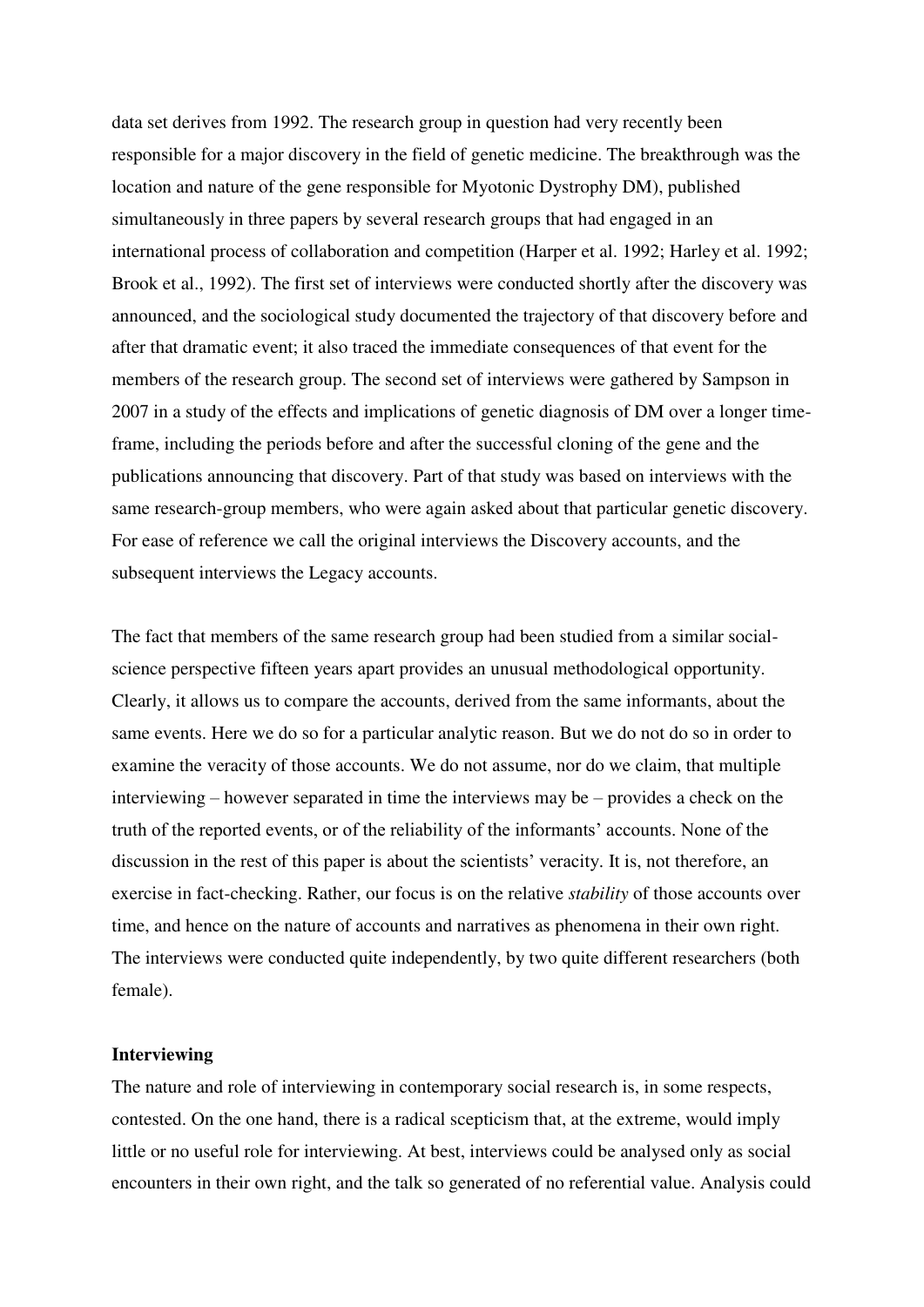therefore only be performed on 'interview talk'. This radical critique is embedded in a wider criticism of a reliance on interviews more generally, including the pervasive 'interview society' that is founded on an implicit faith in the revelatory power of the personal interview; see Silverman (2017) for a robust re-statement of that position. At the other end of the spectrum there is a celebration of the interview as a means towards privileged access to the interviewee's private self. The interview is thus promoted as the method of choice for the exploration of 'selves' and the articulation of 'voices'.

A great deal of the contemporary literature on interviewing stresses an approach that departs from previous (alleged) emphases on asymmetry and detachment. Contemporary approaches to interviewing, including so-called postmodern interviewing (cf Gubrium and Holstein 2003), are likely to stress some or all of the following aspects of the interview, in terms that contrast with previous approaches. The postmodern interview is an active one. That is, the interview is not a transparent medium for the elicitation of information. Rather, the respondent is engaged in constructing versions of reality in the course of the interview itself: 'Constructed as active, the subject behind the respondent not only holds the details of a life's experience, but, in the very process of offering them up to the interviewer, constructively shapes the information' (Gubrium and Holstein 2003: 32). In this version of interviewing, therefore, the encounter and its contents are seen as *co-constructed*. This is in turn related to an emancipatory agenda – of giving 'voice' to respondents, and allowing their 'stories' to be heard. In other words, it is not just the respondent who is active in the interview. Interviewer and interviewed are understood in terms of a dialogical relationship: 'If interviews are interpretively active, meaning-making occasions, interview data are unavoidably collaborative …' (Gubrium and Holstein 2003: 68). Fontana (2003: 52-53) likewise articulates a view of the interview as a collaborative venture. A recent example of this general perspective is evident in Hampshire, Iqbal, Blell and Simpson (2014), arguing for an emphasis on the interactive joint accomplishment of the encounter between the interviewee and the interviewer, a consequent blurring of identities between the 'self' and 'the other', and the co-production of understanding. The interview is characterised as an 'extraordinary encounter' that is celebrated in terms of its 'authenticity' (Smith, Staples and Rapport 2015).

But some caution must be exercised. We still have too few empirical studies that examine the nature of interviews themselves. We do have a substantial body of methodological examinations of the interview as an encounter, and the nature of interview talk: see for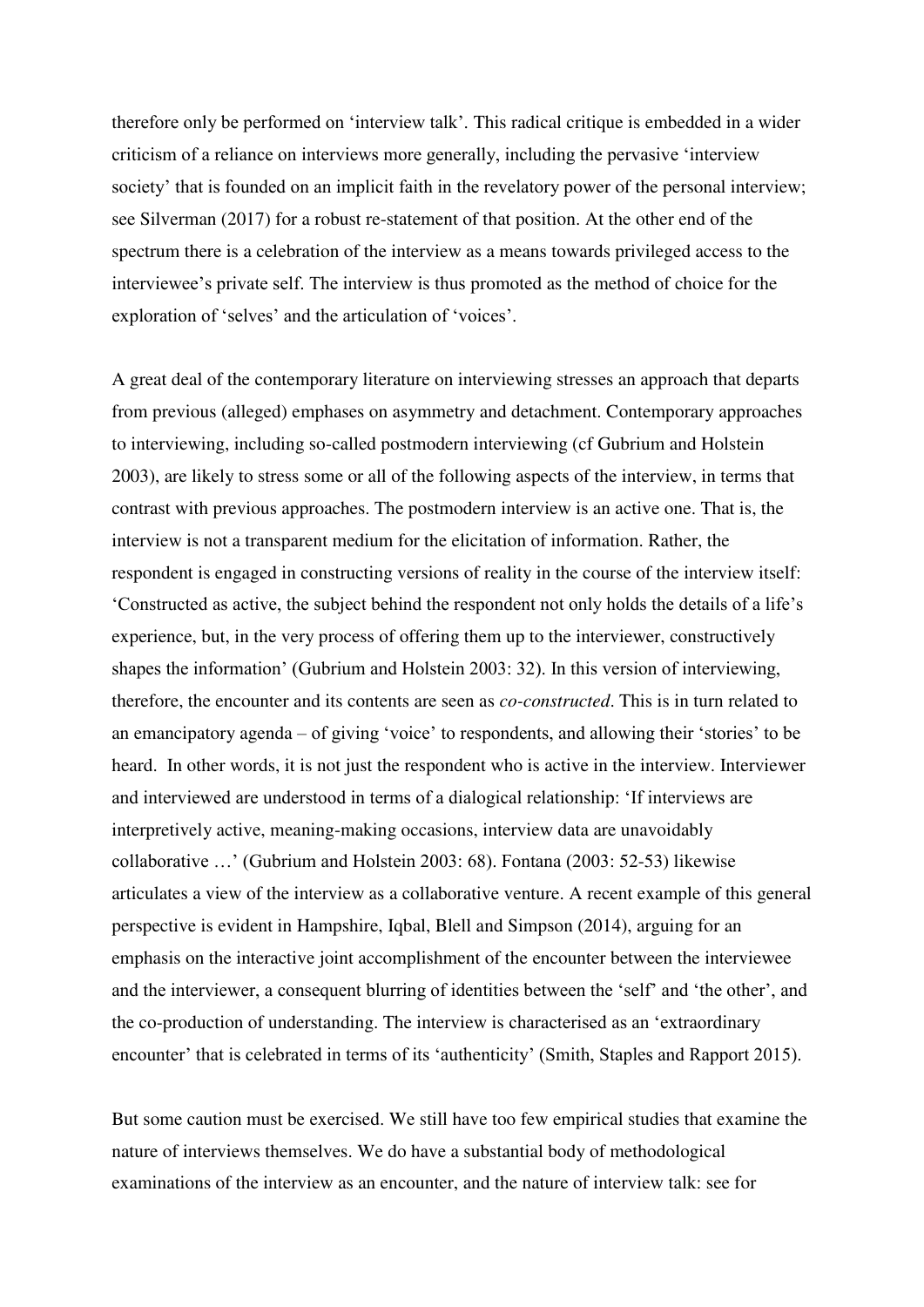instance Rapley (2001); Baker (2004); Potter and Hepburn (2012). But here we address a rather different analytic issue. That is, the stability of accounts. It is an empirical matter as to whether a respondent is creatively and collaboratively engaged in reality-construction within the specific frame of any given interview. There are, after all, other possibilities. Any researcher who has undertaken interviews is potentially aware that accounts – especially accounts of past events – may give the appearance of well-rehearsed stories. They may be elicited in the interview, but are not exactly improvised in that specific context. After all, in a non-technical sense, we are probably all aware of the kind of stories that we and others can trot out when the opportunity presents itself. Of course, those narratives may be subject to minor emendations: over time they may gain a little in the telling, or they may be edited down (cutting a long story short). But the fact remains that they are not necessarily coproduced with the interviewer (or any other interlocutor). The teller of such stories is not selfevidently negotiating her or his construction of reality with the interviewer. Many of us have a repertoire of personal stories that we can reproduce without any great intervention from another, save for their inviting (or at least permitting) the telling, and providing an audience. On occasions the production of such accounts may be seen as evidence of inauthentic speech by an informant. This is especially the case when informants are probably used to telling 'the same' story for multiple audiences: it is in the nature of the 'interview society' (Atkinson and Silverman 1997). Comfort's intellectual biography of the geneticist Barbara McClintock strongly suggests that she had well-established narratives of her life and work, that constituted a sort of personal mythology (Comfort 2001), and they became incorporated into the public mythology surrounding her.

This is not to imply that there may be no interpretative work involved, or that no interaction takes place during the interview encounter. Apart from any other consideration, the respondent must establish the appropriateness of the story in response to a given elicitation. In retrieving a given story, the respondent is  $-$  to that extent  $-$  an 'active' participant. (Indeed, it is hard to see how any response could take place in the absence of some degree of active engagement.) Our mundane observations on narrative stability may, however, serve as a corrective to over-enthusiastic endorsements of 'active' or 'postmodern' perspectives on interviews and interviewing (Holstein and Gubrium 2003). We repeat: the precise nature of interview-derived accounts is an empirical, analytic matter. It should not be based primarily on normative views of interviewing or the wider nature of research relationships (Atkinson and Delamont 2006).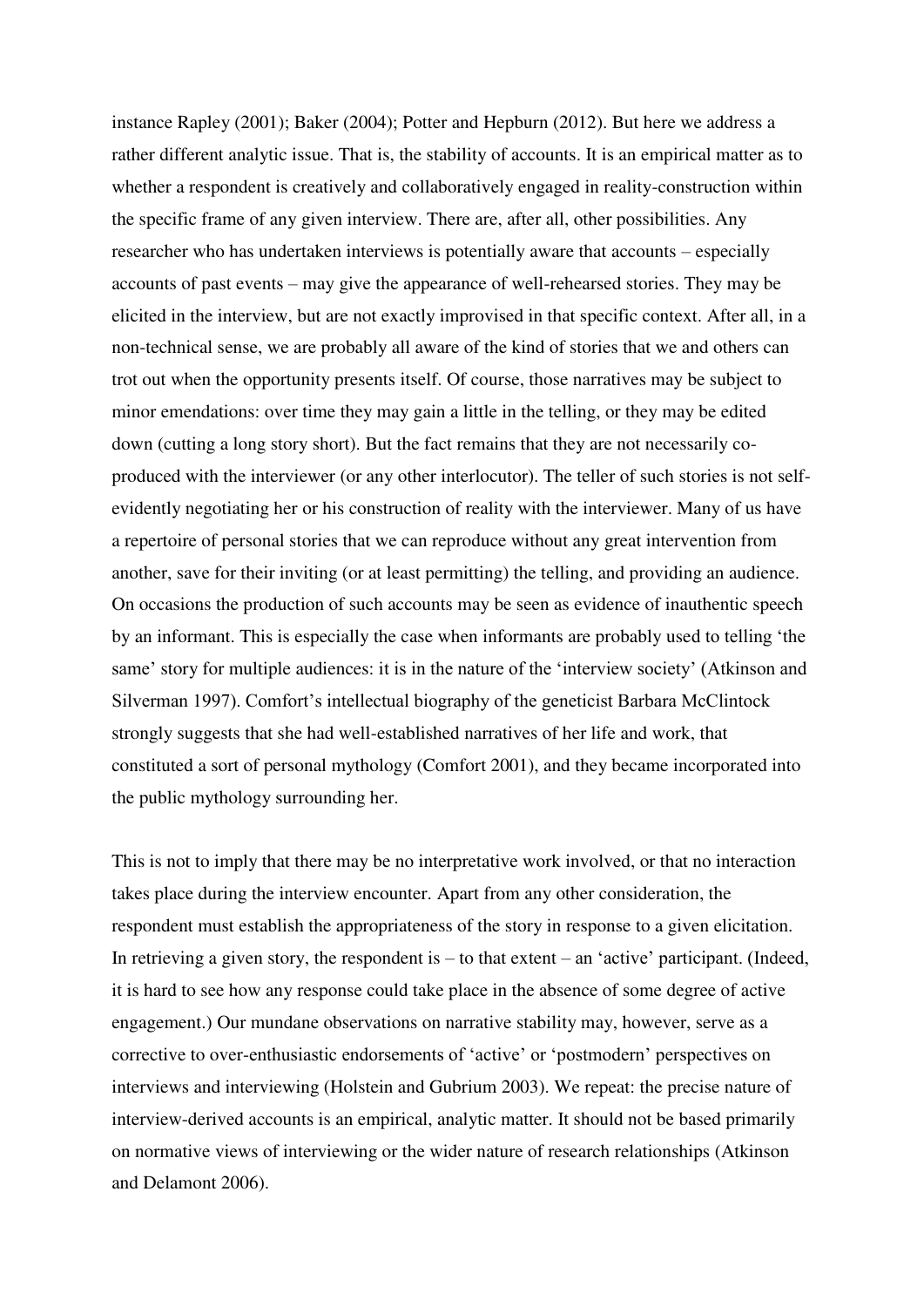These are, then, empirical matters. The interview and the data it yields are not a single phenomenon. There are undoubtedly many forms of the encounter, and many kinds of account embedded within interview accounts. Our proposal here is not to reinstate detached, impersonal interviewing as the benchmark for authenticity or validity. We question *any* prescriptive view that celebrates the interview *per se*. The point is to examine actual occurrences of interview talk in order to test the extent to which any characterisation of interviewing captures the full range of possibilities. Our own data are derived from interviews with the research group members, and it is not our intention to undermine the nature of interviewing. We need to inspect interview data not just in terms of what they might reveal about the inner selves and personal experiences of respondents, but also in terms of their *forms* and *functions*. A proper analysis of interview data will demonstrate *how* narratives and accounts are constructed (Atkinson 1997).

We examine some aspects of the Discovery Accounts and the Legacy Accounts. That is, narratives of the scientific discovery collected from the same research group members, separated by a period of fifteen years. In particular we examine the continuities between the two sets of accounts. We display features suggesting that episodes may be *sedimented* among respondents' stock of stories. We emphasise that this exercise has absolutely nothing to do with an evaluation of the respondents' veracity or accuracy of recall. Contrasts and similarities in the accounts over time tell us about the relative stability of *some* narratives. They do *not* reflect on issues of validity or reliability in our treatment of them here (though there may be other contexts in which consistency of recall is an analytic issue in its own right). Self-evidently, the two sets of interviews are not simply separated in time. There are biographical and scientific issues that arose in the intervening years. The second round of interviews certainly did not recapitulate the first set.

# **Methods**

Both of the studies were explicitly focused on the research group's discovery of the DM gene. The first ('Discovery') study took place in the immediate aftermath of the publication of the discovery. The interviews were conducted by Claire Batchelor, who was employed as a research associate. Those interviews were conducted in the scientists' place of work, an Institute of Medical Genetics. The second ('Legacy') study took place in the context of a retrospective study, concerned with the impact and significance of the genetics. Those interviews were conducted by Cathy Sampson in the conduct of doctoral research. Members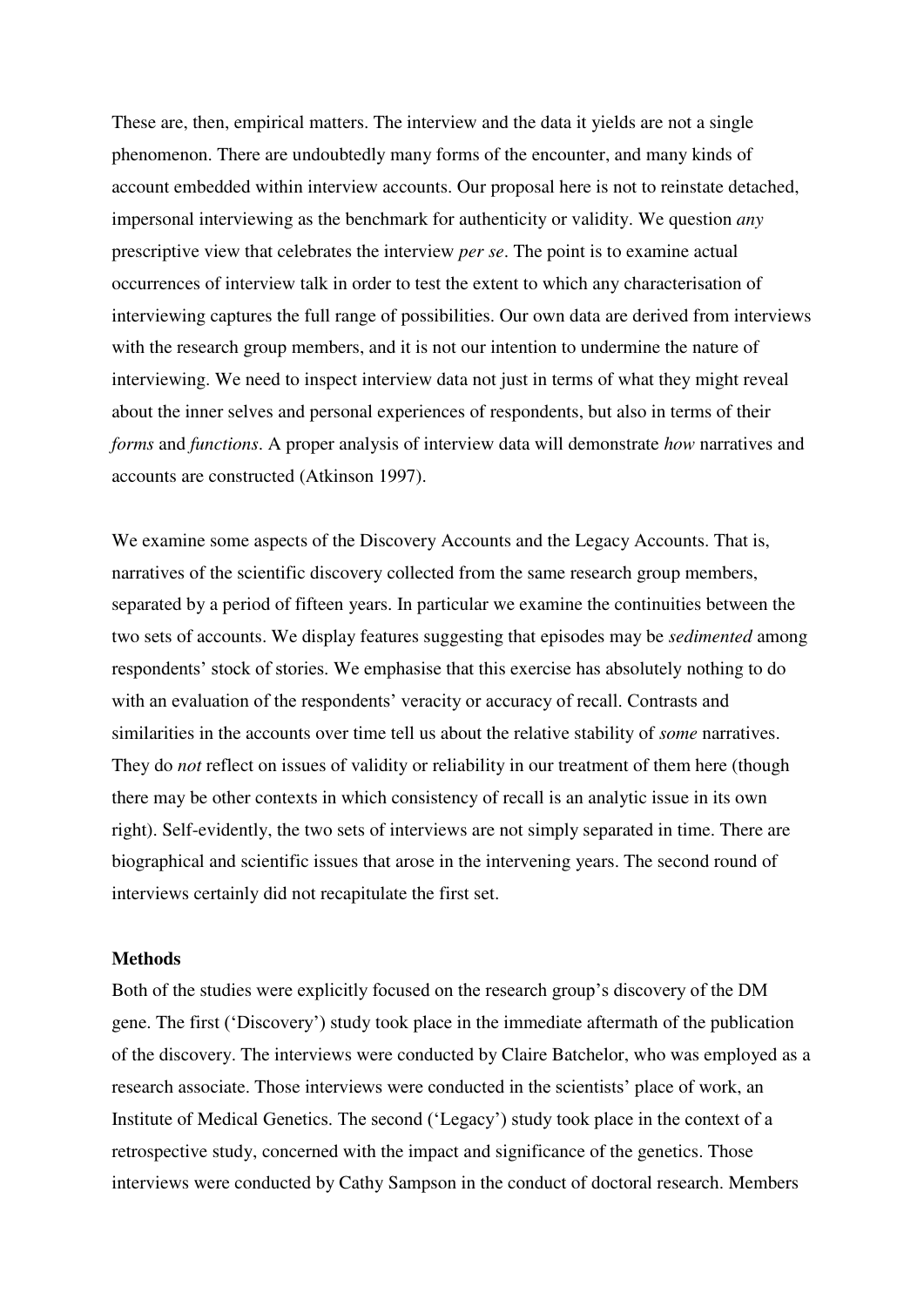of the original research group were by then employed in a number of different institutions, including the Institute of Medical Genetics. The interviews were conducted in the scientists' current place of work. Both sets of interviews were enacted by female researchers. Both studies were supervised by Paul Atkinson. Both sets of interviews were open-ended, exploratory in nature, guided by a check-list of topics rather than a set interview schedule.. To that extent, therefore, the two sets of interviews are comparable in terms of the characteristics of the interviewers, the purposes of the studies, the circumstances and conduct of the interviews, and the nature of the interviewing itself.

The Discovery interviews had been transcribed and analysed at the time of their initial collection, and analyses of the scientists' discovery accounts were published (Author Y et al). Sampson conducted the Legacy interviews fifteen years after the Discovery interviews. She was able to contact and interview the core members of the original research team. They were – with their given pseudonyms - the senior clinician who led the research ('Prof'), a senior scientist ('Andrew'), two scientists who had been postdocs in the research team ('Pauline' and 'Tom'), and a laboratory technician ('Kay'). All references to other actors have also been allocated pseudonyms. Consequently, we now have paired interviews with five of the scientists.

Sampson initially conducted her own research on the Legacy without reading the Discovery accounts. This was a deliberate methodological decision: we were careful to ensure that there should be no unconscious 'contamination' between the two research projects, and hence on the analysis of the interview data. Once the analysis of the Legacy interviews had been undertaken, and key papers published, we then turned to the Discovery accounts in order to make systematic comparisons between them. Sampson conducted a secondary analysis of the original Discovery accounts. The secondary analysis began with preliminary readings of the transcripts, and the interviews were then coded using Atlas/ti software to manage the data. These codings were conducted independently of the original researchers, and constitute a genuinely secondary analysis. Although Atkinson was involved in both projects – as Principal Investigator on the first project, and doctoral supervisor on the second - he did not intervene in the secondary analysis, beyond making the transcribed interviews available for the exercise. In this paper we are not concerned primarily with the thematically coded content of the paired interviews. Rather, our purpose here is methodological. As we have indicated, the convergent nature of the two research projects, and the conduct of interviews with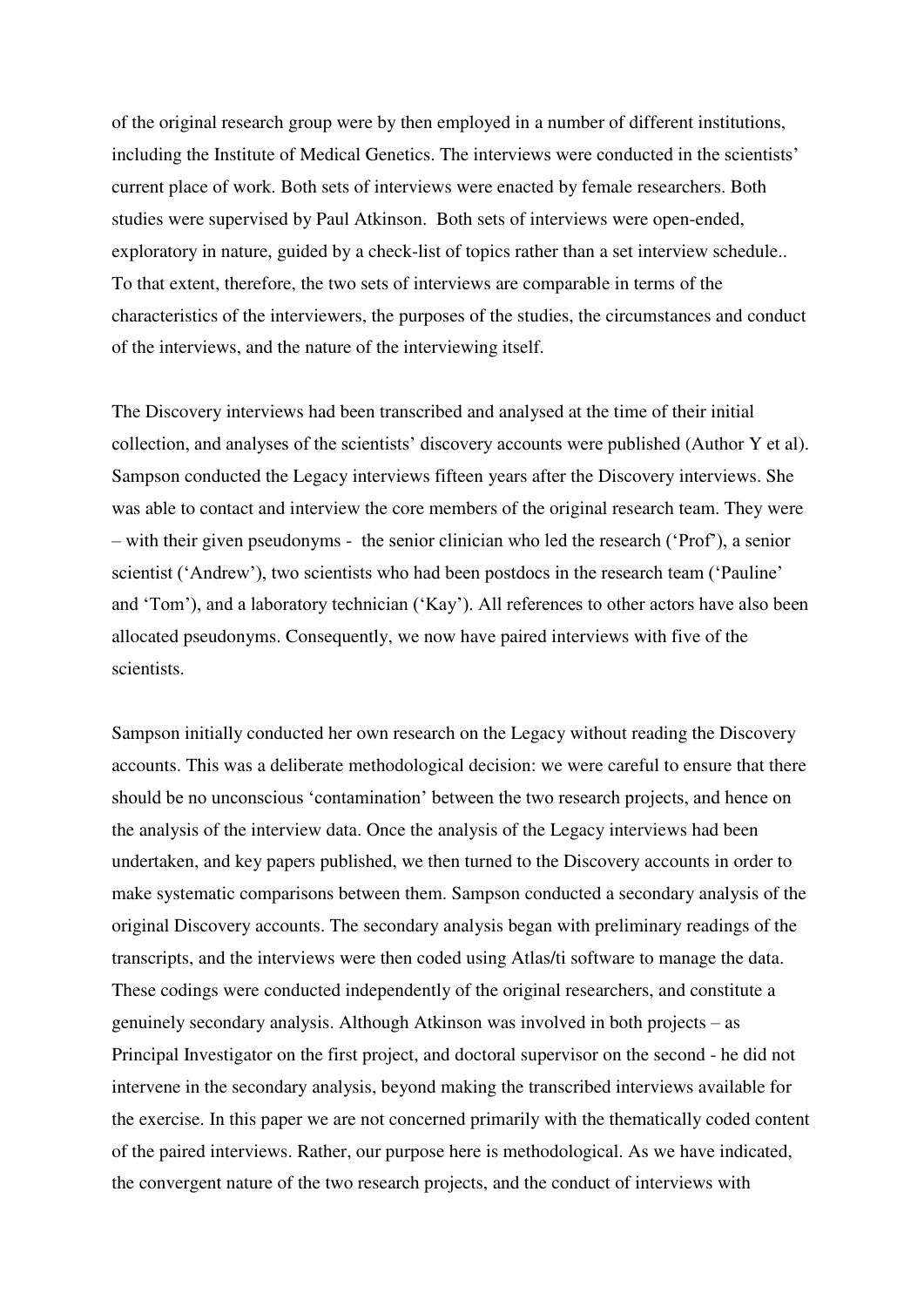members of the same research team gives us the unusual opportunity to make direct comparisons, across time, of the narratives. Since our interest here is not in the fine-grained discursive level of the interview talk, the extracts have been lightly edited in the interests of readability.

Our argument, illustrated with extracts from the two data-sets, is straightforward. Embedded in the accounts produced by some of our informants there are episodes that are narrated in almost exactly the same terms despite the passage of time between the two studies. The accounts display what we are referring to as narrative stability. This in turn illustrates a more general point: that it is necessary to examine data derived from interviews in terms of their form and function, in addition to their referential content. These examples of stability across time are suggestive of broader issues concerning methodological reflections on the interview in qualitative research.

# **Narrative stability**

We continue our discussion through two egregiously transparent examples. In each case we present the 'discovery' account followed by the 'legacy' account for each informant. Obviously we are not claiming that each interview pair is identical in all respects from start to finish. But there are embedded narrative 'nuggets' that are noticeably similar. The first is taken from the interviews with the research-team leader, a senior clinician-researcher ('Prof'). We may call this the 'stroke of luck' story. As will be seen, it is embedded in a lengthy response in which the clinician-researcher undertakes to give a chronological account of aspects of the discovery process. The long account is prompted by the following question:

I: So could the gene have been found earlier? And the segment that we focus on was produced after the following prompt:

I: You mentioned in the previous summer the work on 59a and in the last year… This refers to a particular chromosome region that the research team included in their search for the Myotonic Dystrophy gene.

#### *Discovery account*

P. It's very difficult, the whole thing forms a continuum and I'm the only person around who's seen it from the beginning. It might be worth giving you a bit of a chronology, from the beginning, as I see it and see how it compares with the papers because it's quite a remarkable chronology and quite a bit of history too. How it started, the first publication of relevance, I think it was 1955 was Moore's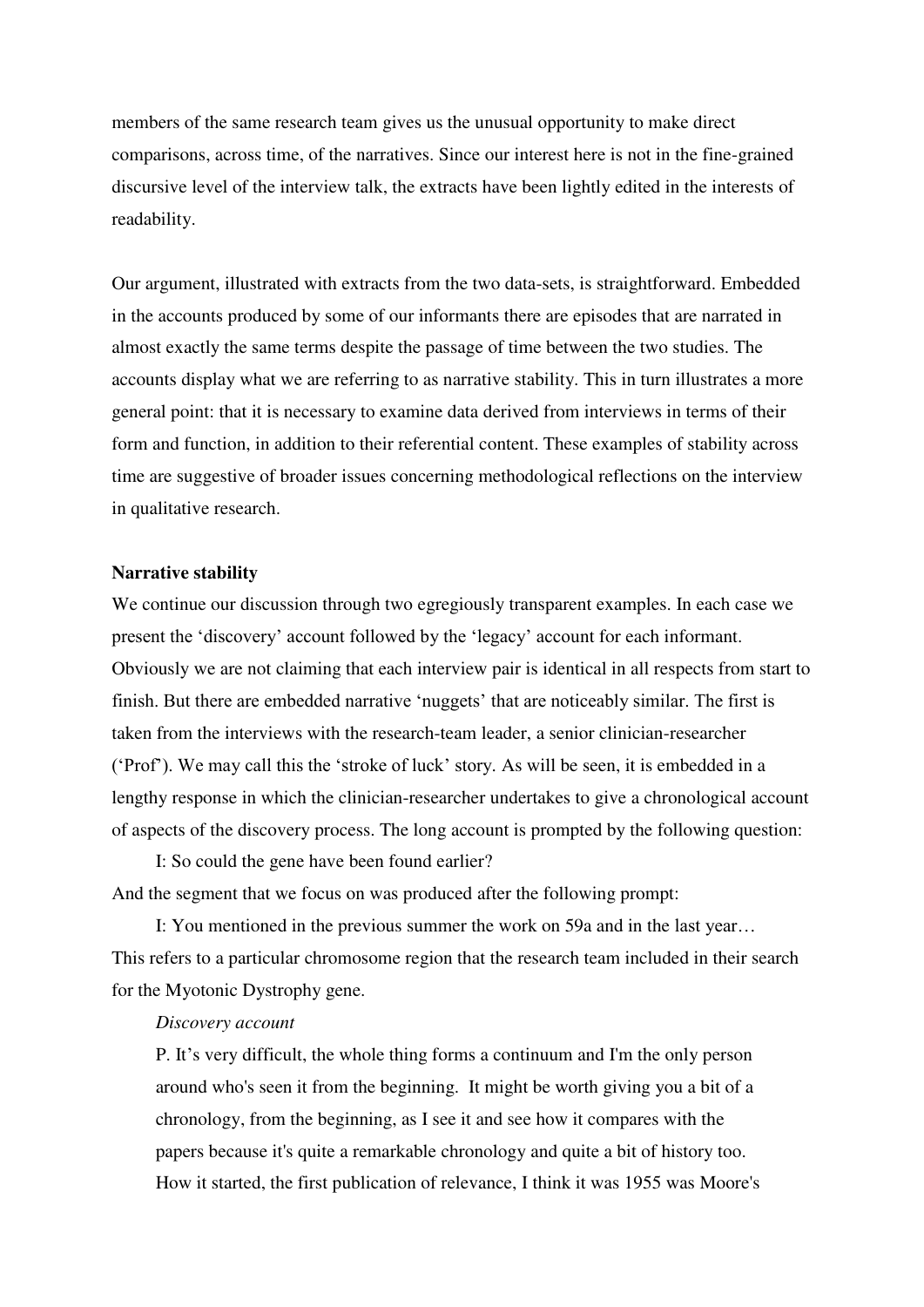study. There he was looking at blood groups, and he found linkage between two blood groups, this was the first linkage more or less, and he actually studied a series of diseases with samples from Copenhagen and various studies, and one of them was a study of Myotonic Dystrophy which had been done in 1948 and he had some samples from that and he looked at the blood groups...and he found a hint of linkage. Now that sat there, and nothing further was done until about 69 to 70 and that was when I was working in America and several studies then, I took this up and so did Roger ...who had picked up Moore's original hint of linkage and was explaining it further, with some Glasgow and London families so the upshot was of that was that in 1971 to 72 both studies showed that indeed the original hint of linkage was correct and there was linkage between myotonic dystrophy and these two blood groups, so that was the first example of linkage in man and the only trouble there was linking it with a chromosome because they didn't know which. So it then stayed put for the best part of another ten years until I think it was 1982, now this was how the collaboration got going. We'd been working on Duchenne and we'd collaborated with the ... group in London our groups had found linkage and … the X chromosome with Duchenne, and so we thought why not do it with an autosomal disease. Obviously my interest with Myotonic, that seemed a really good chance and also seemed a good opportunity to get something set up at this end. Just at that moment we had a stroke of luck. This American oil millionaire with Myotonic Dystrophy sent a colleague of his who was good scientist around to find out who was working on Myotonic Dystrophy because he'd like to fund some research. I got a letter and got together with John Richardson and thought 'Let's put in a proposal to try and localise the DM gene'. The trouble was we didn't know what chromosome it was on, we thought it might have been chromosome 4 but it wasn't very certain and so we wrote this proposal, we were just about to send it out and then we went to the International Human Genetics meeting in Israel. Somebody presented evidence that another marker was on chromosome 19. The significance of this marker had in the meantime also been linked up with Myotonic Dystrophy. So that put .... it was quite amusing because what happened was we rushed back crossed out chromosome 4 on the grant application and put 19 instead just in time, rescued it from the post and sent it off and they funded it. They regarded it as a speculative one, I gather. But that meant that we could get our lab set up here, it funded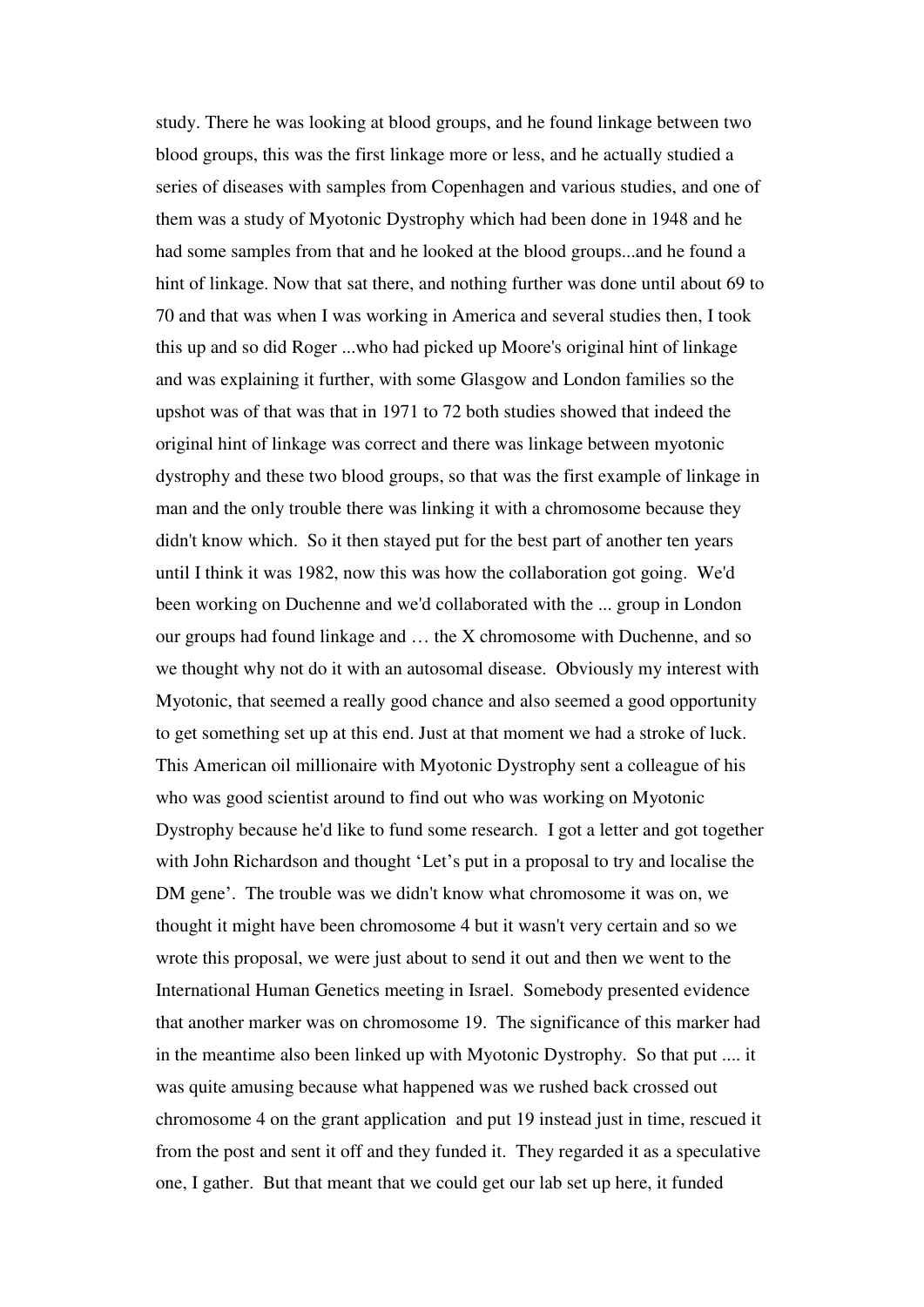Andrew's post although that was taken over by the university, and gave us our molecular group here got off the ground. So that was 1982 to 1983, so now we knew what chromosome it was on, so then it became possible to use molecular techniques like libraries of sequences on chromosome 19 and looking at other genes on chromosome 19 and that's how things got going. Andrew produced probes from his library which showed linkage, and then there was the Ap2 probe which was the first close linkage and from then on it got closer and closer, so that lead gradually into the phase when they could use physical mapping techniques and all the other things, because during this time techniques had been improving so every year that passed, not only was the linkage closer but there were techniques of handling larger blocks of DNA which didn't exist before and it was during that time also the Dutch groups started getting involved, that was about 1986 or so, and the Canadian group as well. The Duke group had been involved for a very long time with all kinds of things and they were also approached by this American oil millionaire. They were actually funded to do a completely different project, when they heard what we were doing they jumped on the same thing, I think its fair to say but that was how things lead into it. So that shows you how the chronology evolved from what you might call the classical into the specifically molecular era. And of course all along we had been in the situation of having exceptionally good families which served as a foundation, together with the molecular.

#### *Legacy account*

I: So then you came over to Wales. And did you actively set up something here then on the basis of what you'd learned?

P; Yes. Well, I finished my Myotonic Dystrophy thesis, delivered it to – no, collected it from the binders because it had to be sent to Oxford as an Oxford thesis. Collected it just the day before flying back and wrote a couple of papers. And so – and hadn't really had – there were quite a lot more things which I wrote then when I got back. But my initial feeling was that when I arrived in Cardiff with the brief to set up medical genetics, I thought, well, this isn't going to be common enough really to be able to much useful continuing research in Britain.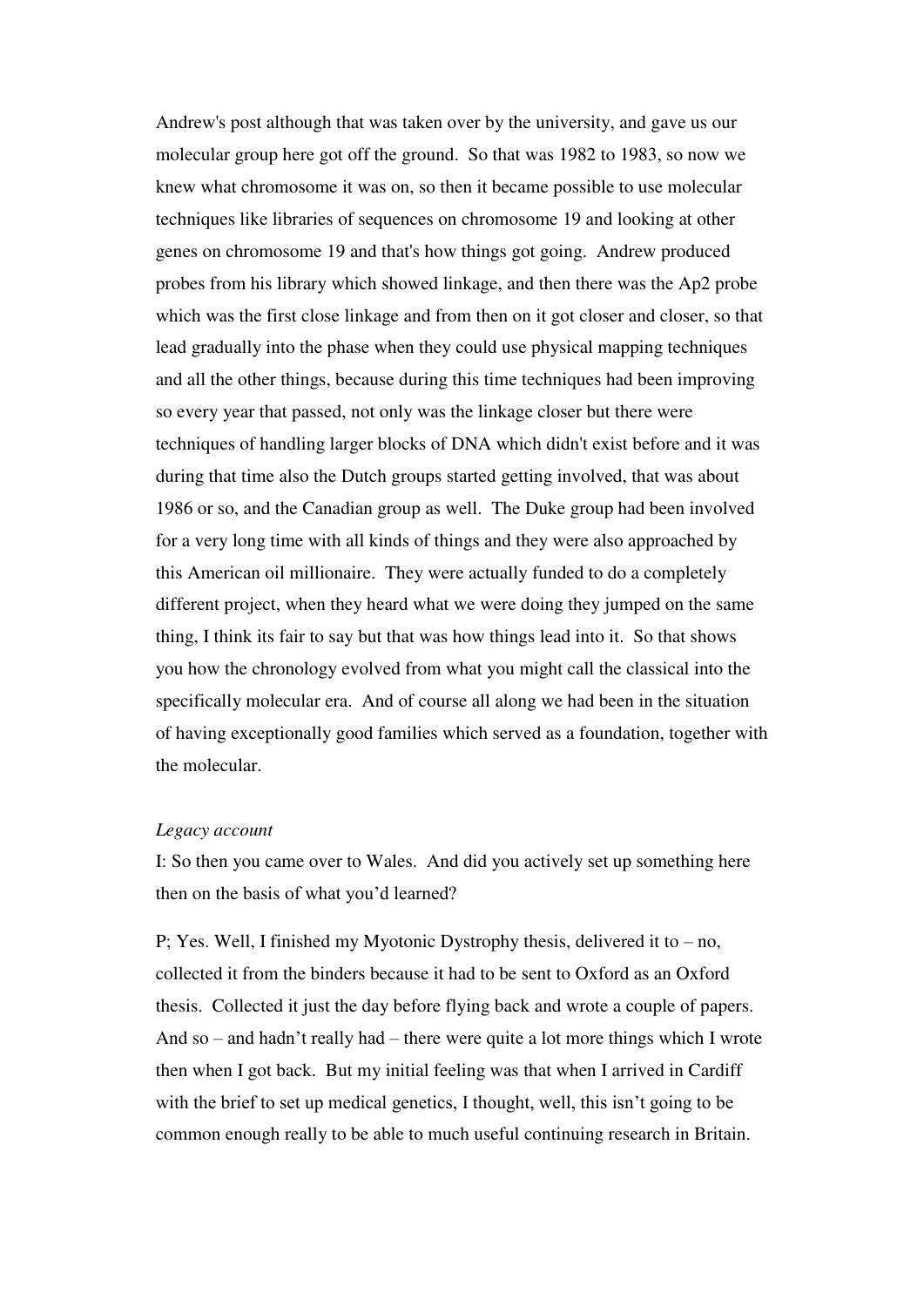And it wasn't really until I actually met [child with DM] who had just been diagnosed at the age of about 18 months or 2 by [paediatric neurologist]. I had been asked to give a talk on Myotonic Dystrophy and I'd shown one or two pictures of children with it. And she came up to me afterwards and said, "I'm sure I have a patient with this who I've labelled as cerebral palsy." And sure enough, he and the family had Myotonic Dystrophy. So that set me thinking, 'Well this perhaps isn't that rare'.

And the first thing I did really after that was to extend the childhood Myotonic Dystrophy survey. I wrote round to all paediatricians in Britain, basically asking, "Have you ever seen a patient with this?" And then ended up again going round the whole country, as far north as Aberdeen, visiting these families at home. And I ended up with a series of – I think it was seventy something, congenital patients. Which really again provided a big database. Because quite apart from the children of course there was all the families. And so then I wrote that up, two papers in (inaudible) of disease in childhood on congenital or childhood Myotonic Dystrophy in Britain.

#### [Extract omitted]

Until – I suppose it was around 1980 or so when the DNA polymorphisms came in. And this was when a huge change started which we were right in at the beginning of. Because John Richardson in London had started working on mapping genes with DNA markers. And he started off with cystic fibrosis and – which we weren't involved in. And then he heard of me I think because of our very large Huntington's [Disease] families. But by that stage the Boston people were already working on Huntington's so we didn't pursue that. What we started off on was Duchenne. Because there were markers on the x chromosome, the very first ones. And I went up and spent quite a lot of time up learning the techniques up in London. And then we put things together with us providing the families and the linkage analysis.

And then initially the DNA analysis was done the London end and then moved down to Cardiff. And we mapped the Duchenne gene on the x and it was at that point that John Richardson was very keen to look at something on a different chromosome. And as I said the first thought was Huntington's but the Boston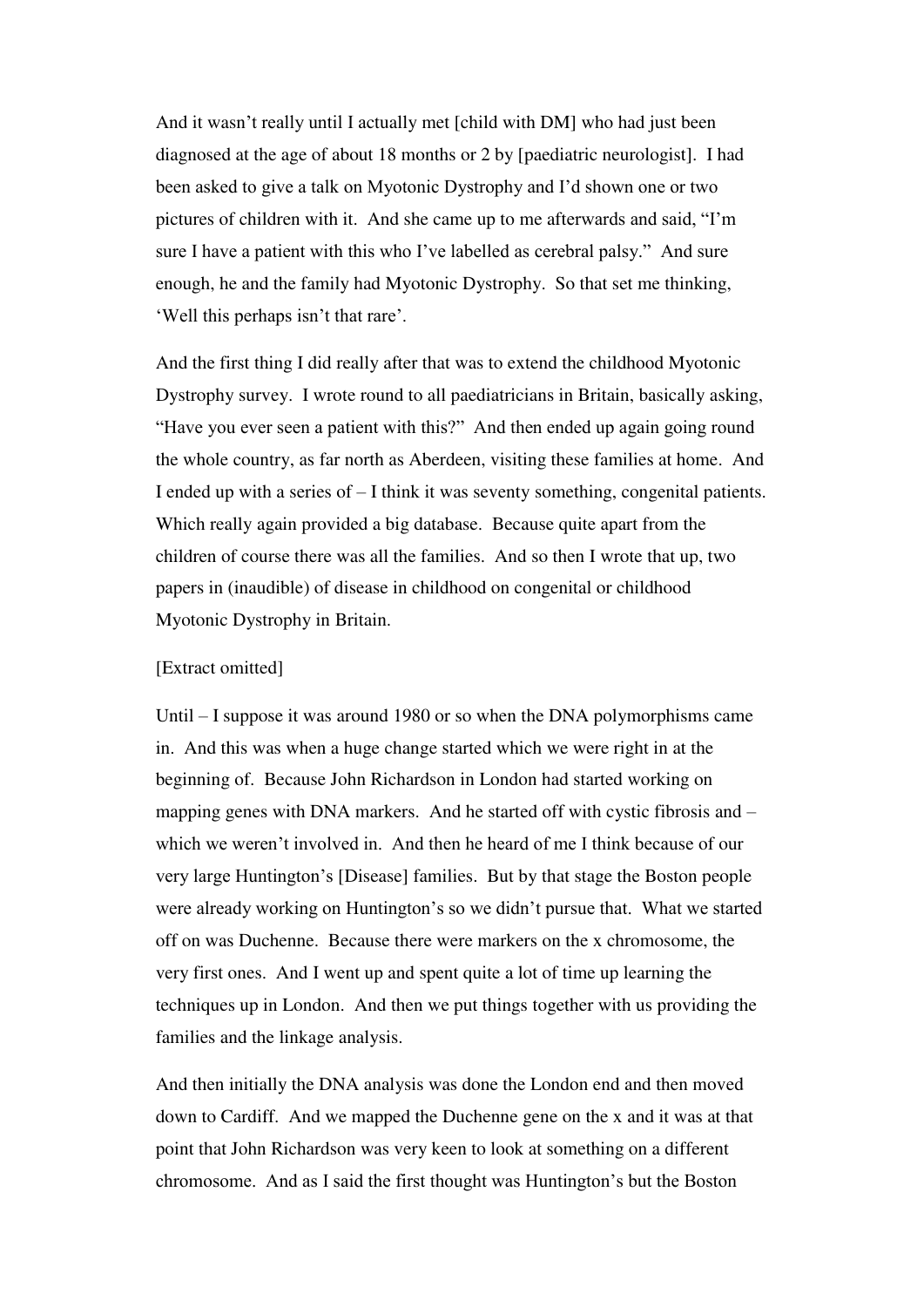people were already underway with that. And so we thought well best collaborate with them, not try and do it ourselves. And then I thought, well, why not Myotonic Dystrophy? And the trouble was at the time we started, we didn't know which chromosome it was on.

And then we had our stroke of luck which I think you will know about. Which was this very nice guy called […], who's an oil millionaire in Denver, developed Myotonic Dystrophy and had several – not congenital, but quite badly affected children. All kinds of behavioural and other problems who'd been misdiagnosed as – I'm not quite sure what. And eventually they found these children all had Myotonic Dystrophy. And I think it was only then they realised he had. And they were very devastated by this. And he asked a colleague in Denver, "Why don't you try and find people who are working on this" – because he was a very wealthy person, "and fund some projects."

And by then I had, I think – I had just written the first edition of my Myotonic Dystrophy book. And so I was one of the people written to and that was more or less the time we were just starting thinking of applying DNA markers. So then, like I said, the real problem was we didn't know which chromosome things were on?. And that was a big problem because with Duchenne you knew it was on the x so you just had one chromosome and you could look at markers on that chromosome. Well, if you didn't know which of all the other chromosome it was on it was absolutely needle in a haystack and it didn't sound terribly strong.

So we put in this application for this Denver fund. And we put it in that we  $$ there was some hint, and it was a terribly weak hint, that the gene might be on  $-I$ forget what chromosome, because one of the markers linked to Myotonic Dystrophy had been suggested to be on that chromosome. It wasn't terribly convincing. Anyway we put that in. Then I went to the International Human Genetics Congress which was in Israel and there a paper was presented on putting a marker, a gene, on chromosome 19. And that gene we already knew was linked to Myotonic Dystrophy. So suddenly I realised, heavens, this gene is on chromosome 19, which wasn't the one that we put in our application.

And so then I remember coming back home, rushing in and saying to the girls in the office, "Has that application gone off?" And they said, "Oh we're terribly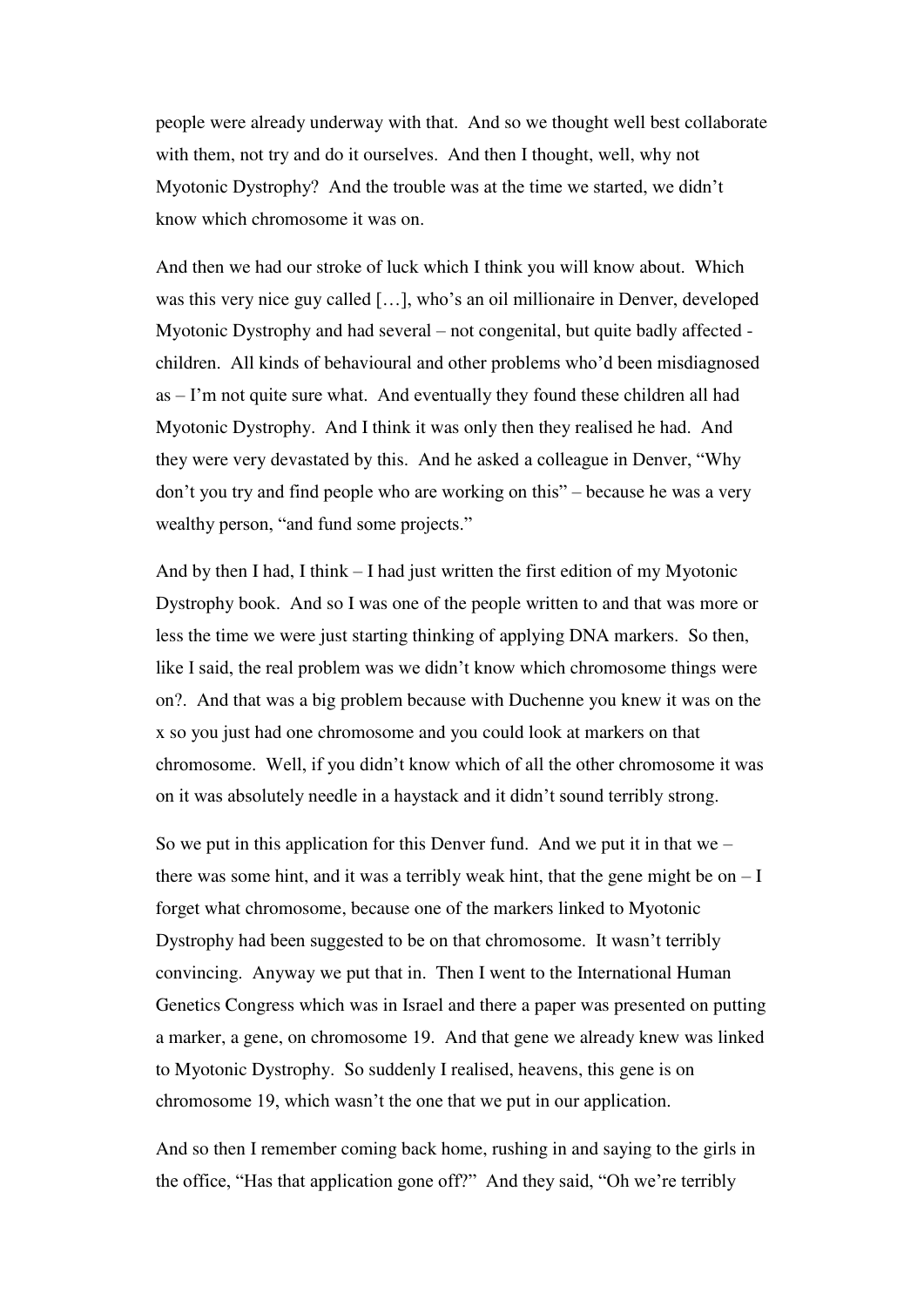sorry, we've been awfully busy and people being off sick, it hasn't actually gone off." So I heaved a big sigh of relief. And I remember we got the paper out and we went over it in Tippex and we Tippexed out whatever chromosome number we'd originally put in and let it dry and typed in 19 over the top. And that was then received much stronger and then they funded it. And I gather that in the end they funded two projects. They funded one safe one and one speculative one. Ours was the speculative one.

Now there are two 'events' intertwined in this account that we wish to concentrate on. That is, the last-minute re-writing of the research proposal – crossing out one chromosome and substituting another – and the influence of the American millionaire. Now in and of itself, this story – in its two versions - is perhaps unremarkable. But it was, for this senior member of the team, a key event.in the long-term development of the research project and the evolution of the research team. It is striking that in recounting the genealogy of the team's genetic discovery the senior informant reproduces the 'Millionaire Story' in such very similar terms to two different interviewers, in separate studies, separated by fifteen years, and on both occasions unprompted. There are of course some differences in detail: the millionaire's children are mentioned only in one version, for instance. It is reasonable to infer that, as leader of the research group responsible for the major discovery, this senior clinician had in fact produced this version of events on more than one occasion before and after the first 'discovery' interviews. The story also has the quality of being tellable as well as memorable, in that it deals with unforeseen events, and recounts a turning-point in the collective career of the research group and in the unfolding story of how the genetic discovery was made. What is also clear is that these 'luck' stories are embedded in a much longer account that formulates the long-term work that had gone into the research. The 'lucky' events that are recounted contrast with and complement the narrative of long collaborative work.

Our second example also relates to a very specific event in that discovery story. It derives from paired interviews with someone who was a postdoctoral scientist in the laboratory at the time of the genetic research and the consequent discovery. Recounted by one of the scientists, a postdoctoral researcher at the time of the original research, it is a 'moment of discovery' story. The informant, a female senior scientist, is describing a complex series of exchanges between her research group and others. At the point we enter into the interview, the informant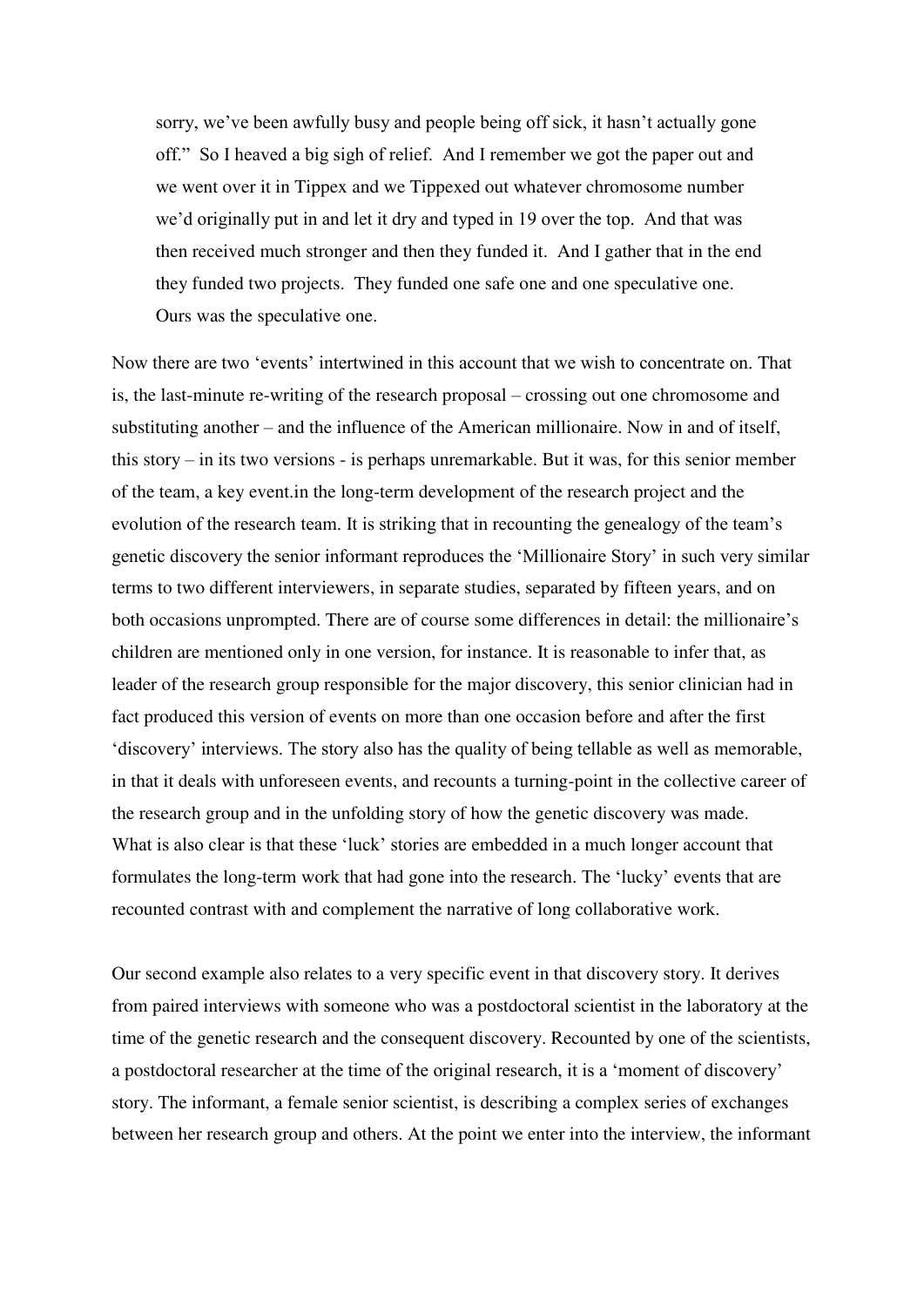is describing relations with other researchers, and the preparation of papers for scientific journals.

# *Discovery Account*  I. He saw your paper before?

H. They'd written it, but they changed it a little bit when they saw what we put in and also there was one thing Tom and I weren't happy about. Tom had managed to get hold of a copy of the Fragile X *Cell* paper, which wasn't out till the beginning of December, so it was out after we'd submitted our paper. And he faxed a copy through to me to look at, to help me write the myotonic paper, so it was just luck that he was able to get hold of a copy. It was accepted for publication, we only really got it a week before it was actually published, but it just meant we could be a bit more, it gave me a ... of what exactly they'd done with the Fragile X and what we could do with the myotonic. It helped to write the paper in a way. He said not to show it to anybody, and I didn't, but I said do you think I should show it to Andrew: 'Oh yes, show it to Andrew and tell him he's not to show it to anyone else'. So I did, and lo and behold he faxed a copy of it to . Don't ask me why. So that meant that we'd lost an advantage in things we could say in the paper. And Nigel [London] wouldn't have done the same to us. It was just to make Andrew ...... because Andrew hadn't got it from Tom and he had been told, he'd been asked not to do it, and he didn't even tell me he'd done it, I found out by chance, by some comment that was made.

# I. Did Andrew ever say anything about it afterwards?

H. Not really, Andrew won't discuss these things and Tom and I were saying, 'Whose side is he on, if you're meant to be a team?' Unless Nigel's given him information that Tom and I didn't know about. I know that's happened before, that Andrew's been given information and he hasn't passed it on to me because it gives him an advantage. So Tom and I were just flabbergasted at that stage, because I was so stressed out because Andrew hadn't helped do any of the lab work. It was Kay and I, and I'd been doing sixteen-hour days, seven days a week doing it. And it's no fun staying here late on your own, particularly in the winter, its horrible. He hadn't done any of the lab work, he didn't do any for the first lot at all. Kay and I did it all and to go and do that as well. Apart from that it was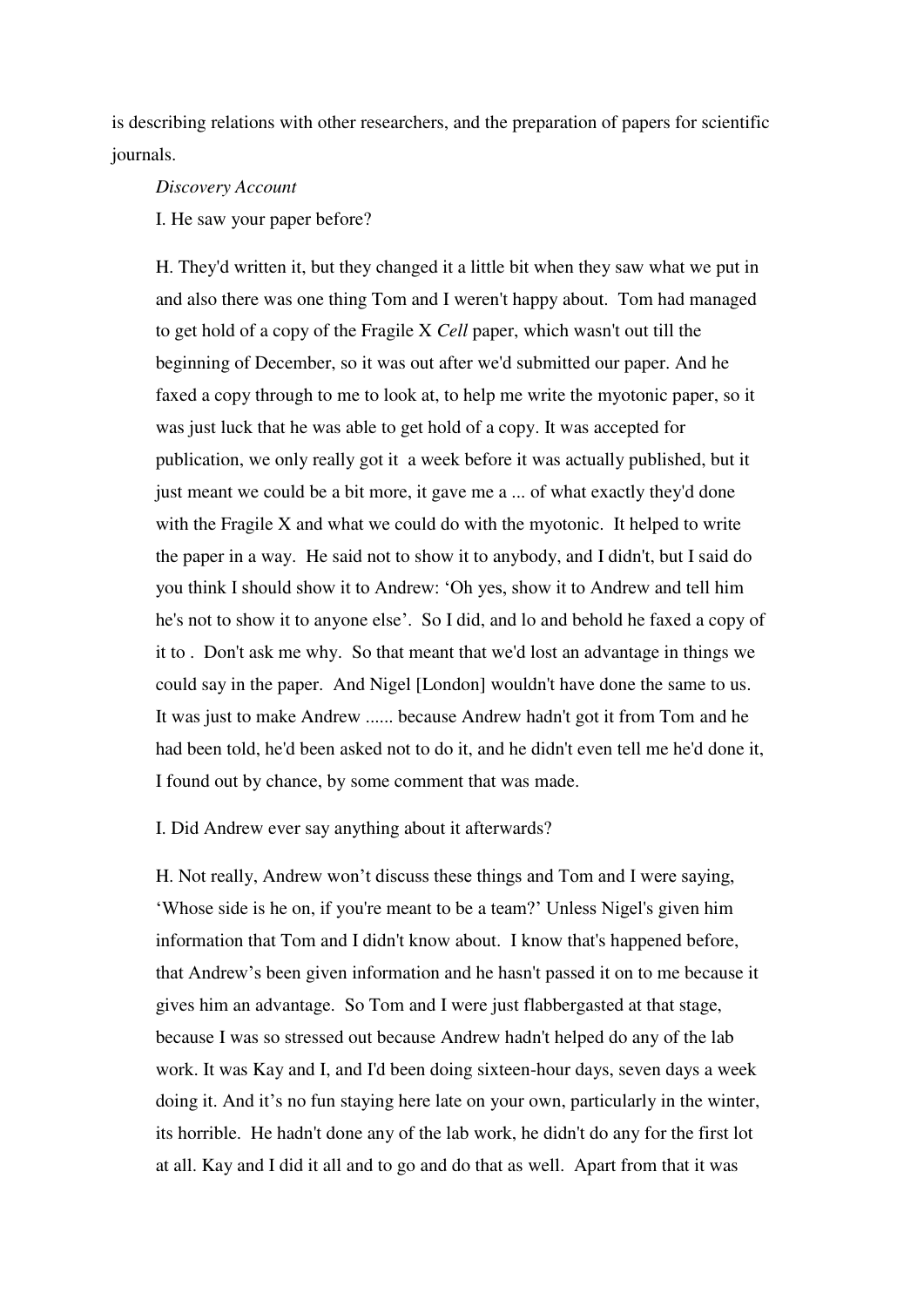quite exciting. When I first saw the autorad, when I did that one week experiment, and got the autorad out, my hands were shaking, because I was so excited by it. And I just couldn't believe we'd seen it. If I hadn't known about Nigel's, I can't imagine how I'd feel. I would have been totally, I probably wouldn't have believed what I'd seen, that I'd made a silly mistake. I'm glad I knew that they'd done it because I would probably have been so over excited at seeing it.

#### *Legacy Account*

I: What was the day-to-day stuff like as the gene discovery came closer? What was it like in the lab?

H: Well, it was quite tense, in one sense. Certainly when we were getting towards the closing stages.… I was working ridiculous hours particularly – sixteen hours a  $day - and I$  would often phone up  $\ldots$  and say, before I went home, because he [Tom] was in Boston which was five or six hours behind and I'd say right I've found X,Y,Z, you know…what have you got…and so he'd do the next bit in that kind of way. Particularly at the very end…we were just like a conveyor belt, just getting the data. And that was a bit mindless in a way. I can remember – there was one odd bit and we had this feeling there might be a triplet repeat involved and … on the morning that he [Andrew] went up to London I had developed the autorad which showed that that was the case, we'd actually got something and they [London group] had found something as well, …I can remember showing … just to make sure I didn't imagine it and my hands were shaking when I was showing him [junior scientist] and it was just – After all that work and all that effort, to realise you've actually got something.

The story of the autorad was a key episode in the discovery narrative. Members of the research team were visiting another laboratory. Like all the laboratories in the international network, there was an ambivalent relationship of collaboration-and-competition. Sight of an autorad at the laboratory provided a valuable indication that both research teams were working on the same lines, and were converging on the same result. The visual evidence of the autorad provided confirmatory evidence that our informants' team lacked at that time. On the basis of their sight of the autorad, they were able to return to their lab and repeat the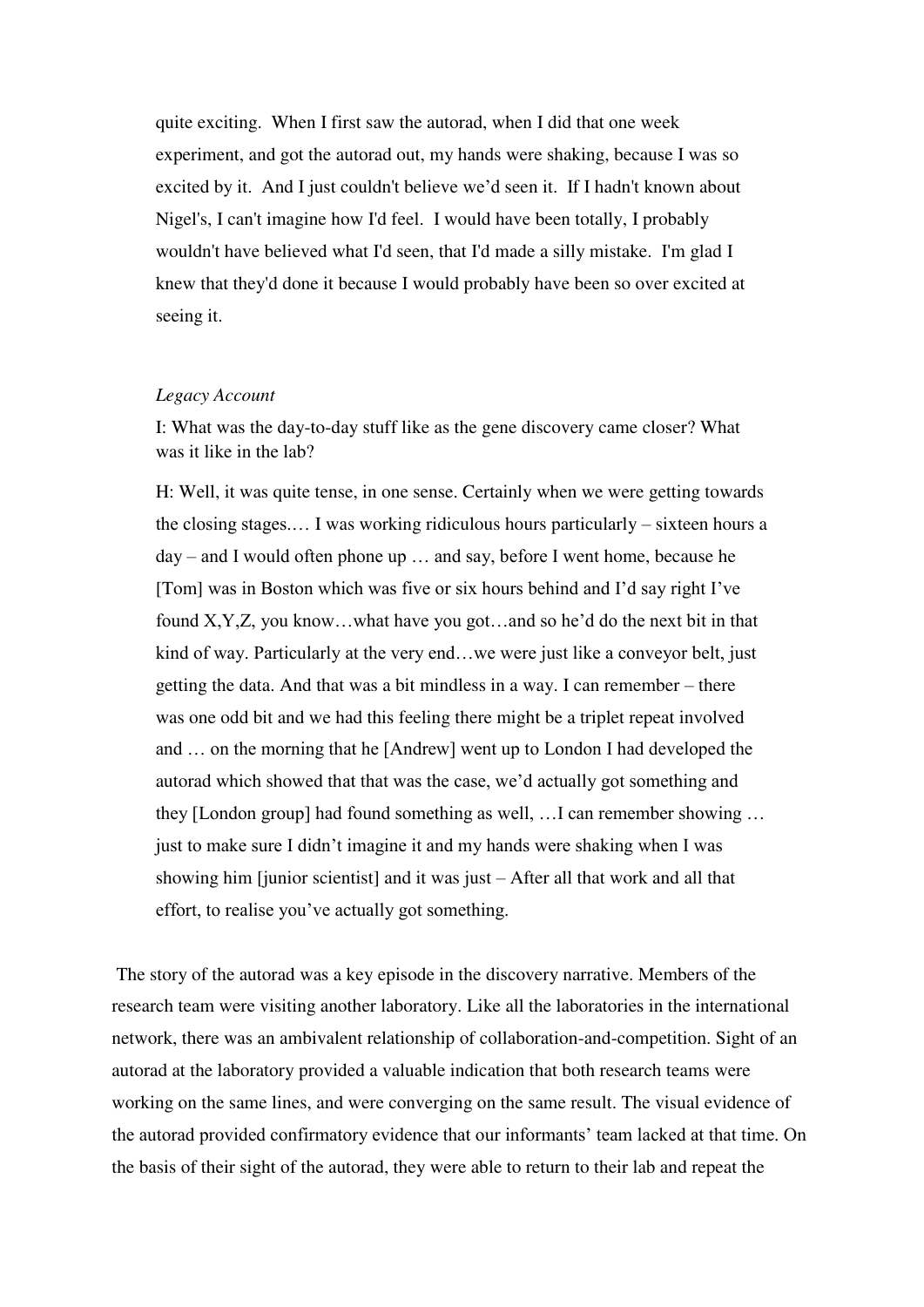procedure. Their own autorad, as a result of their work back in the laboratory, was strong, concrete evidence for the gene 'discovery'. Subsequently, the precise timing of the events and the use made of the information was contentious. Once more, the recounted events were of significance in the unfolding discovery stories. However, it is noticeable that even details, such as the informant's shaking hand, are vividly preserved between the two interviews.

Now it would be quite wrong even to suggest that these two pairs of interview extracts are identical. It is, however, noticeable that, embedded in much longer narratives are very similar accounts across a considerable time gap. They seem to be what we might call *narrative kernels*: episodes that are sedimented in narrative terms. Indeed, reflection would lead one to suggest that many episodes, especially those that have particular biographical significance, would be of this sort. They represent extended versions of narrative formulae that a teller can produce on multiple occasions. It is worth noting that the 'Discovery' accounts were collected shortly after the original discovery itself was published, and in some cases had already taken narrative shape in the short intervening period.

Scientists' discovery accounts hold a particular place in the methodological canon on accounts and accounting devices. Gilbert and Mulkay (1984) analysed scientists' narratives in terms of their characteristic accounting devices. They identified two registers that co-exist: the empiricist repertoire (that expresses the impersonal inexorability of scientific progress) and the contingent repertoire (that expresses circumstances, luck and personal characteristics). Those two repertoires are reconciled on the basis of 'the truth will out' device. The personal and the empiricist are also reconciled through appeals to hard work and being in the right place at the right time. The narrative segments that we focus on here can be characterised in similar terms, and can be glossed in terms of 'as chance would have it', or, as we have suggested here, 'stroke of luck' accounts. They are components of many narratives of success: performers' accounts of their successful careers often contain graphic accounts of 'luck' or a 'lucky break' that is embedded in a narrative context of hard work and dogged perseverance (Sampson and Atkinson 2011). They are exemplars of a genre of 'serendipity' accounting. They are to be found embedded in accounts of hard work and perseverance.

As here, those accounts, those narrative fragments, can take on a discursive life of their own, that can be embedded in wider autobiographical accounts. To that extent, they resemble 'formula' stories. Those are identified by Loseke (2012) as culturally shared formats that are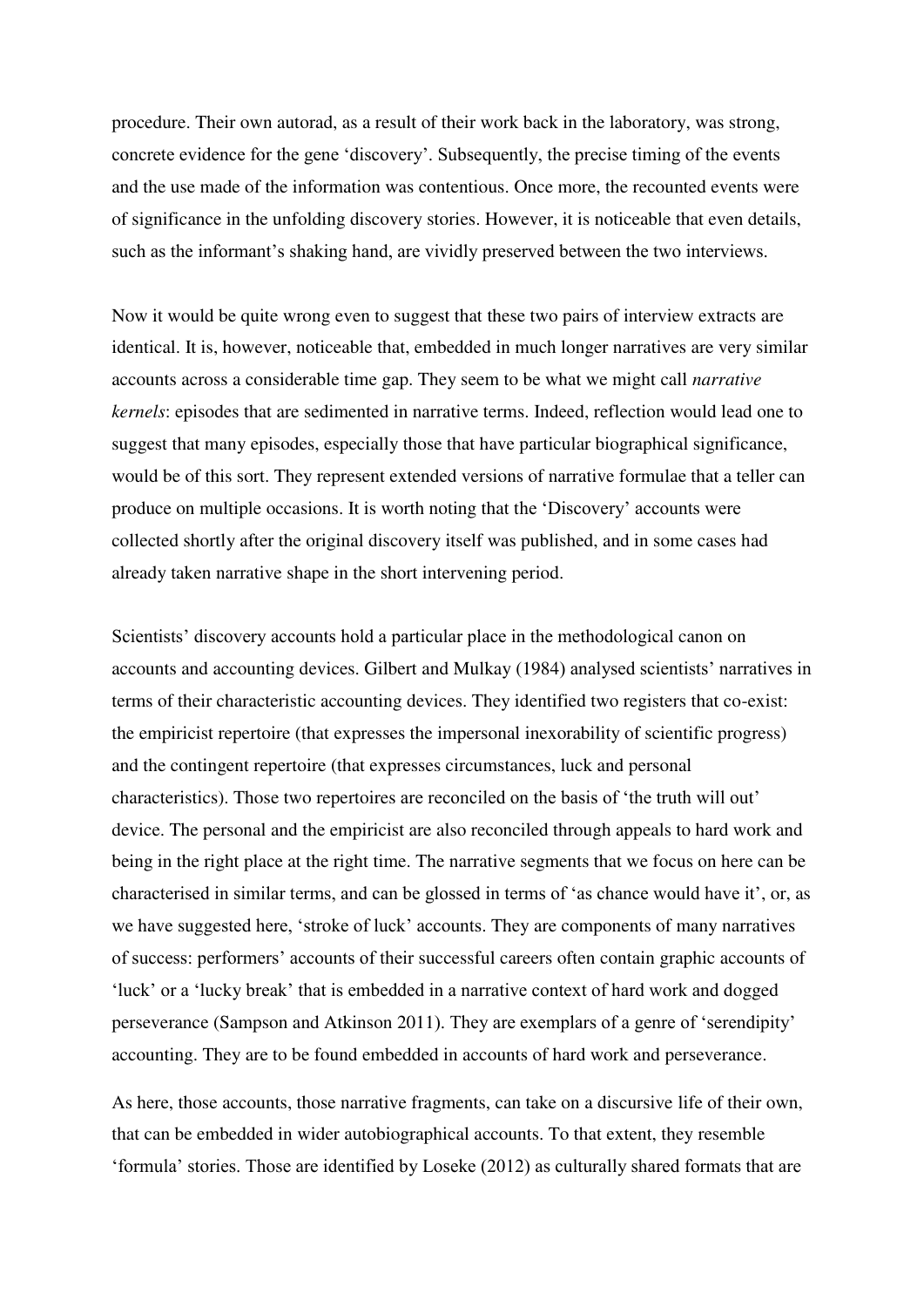available to speakers in the course of personal interviews. They embody culturally recognisable and appropriate versions of events, motives and feelings. In the case of narrative stability, we have episodes that are the personal equivalent of formula stories – components of a narrative idiolect. Discrete episodes, articulated as graphic stories, can thus be deployed in longer autobiographical accounts. We can surmise (in the absence of multiple interviews with the same informants) that such episodes become well-rehearsed, and can be produced, in similar forms, on multiple occasions of telling. These episodic narratives, we suggest, can be thought of in terms of sedimenting experience into narrative form.

#### **Discussion**

We return to our main analytic point: the stability of some accounts over time. The fact that *some* narrative episodes display such stability should alert us to the danger of overemphasising the uniqueness and spontaneity of interviews in general. Some aspects may be, some clearly are not. The general nature and purpose of interviewing has been a topic of methodological debate and controversy (Hammersley 2017). While the extreme 'radical critique' might seem to preclude the use of interviewing altogether, that is not a necessary consequence. Rather, we need to be attentive, methodologically speaking, to a number of issues.

We are not prevented from examining interview accounts. And we do not need to all ditch notions of interviews' referential value. Interview accounts are obviously *about* something. They normally report what the speaker holds to be the case. They are also rhetorical enactments that construct the events they report. They reflect the individual memories of the speaker, but they draw on the collective tropes that are shared among a given speech community. Hence we return to our earlier argument in this paper. We have not looked at the data-sets in order to check the veracity of our informants' accounts concerning their scientific work. The extent to which accounts display similarity over time is by no means a measure of their veracity. It certainly gives no clue as to the strength of any 'underlying' sentiments. Equally, of course, differences between accounts over time are not evidence of dissimulation. We should not expect all accounts to remain unchanged. The context in which the interview is granted, and the discursive context within which any particular episode or person is reported, as well as changing priorities over time, all contribute to such variation. The stability of accounts reflect the fact that many informants have well-established, repeated versions of events. This may be particularly the case when the topic in question represents a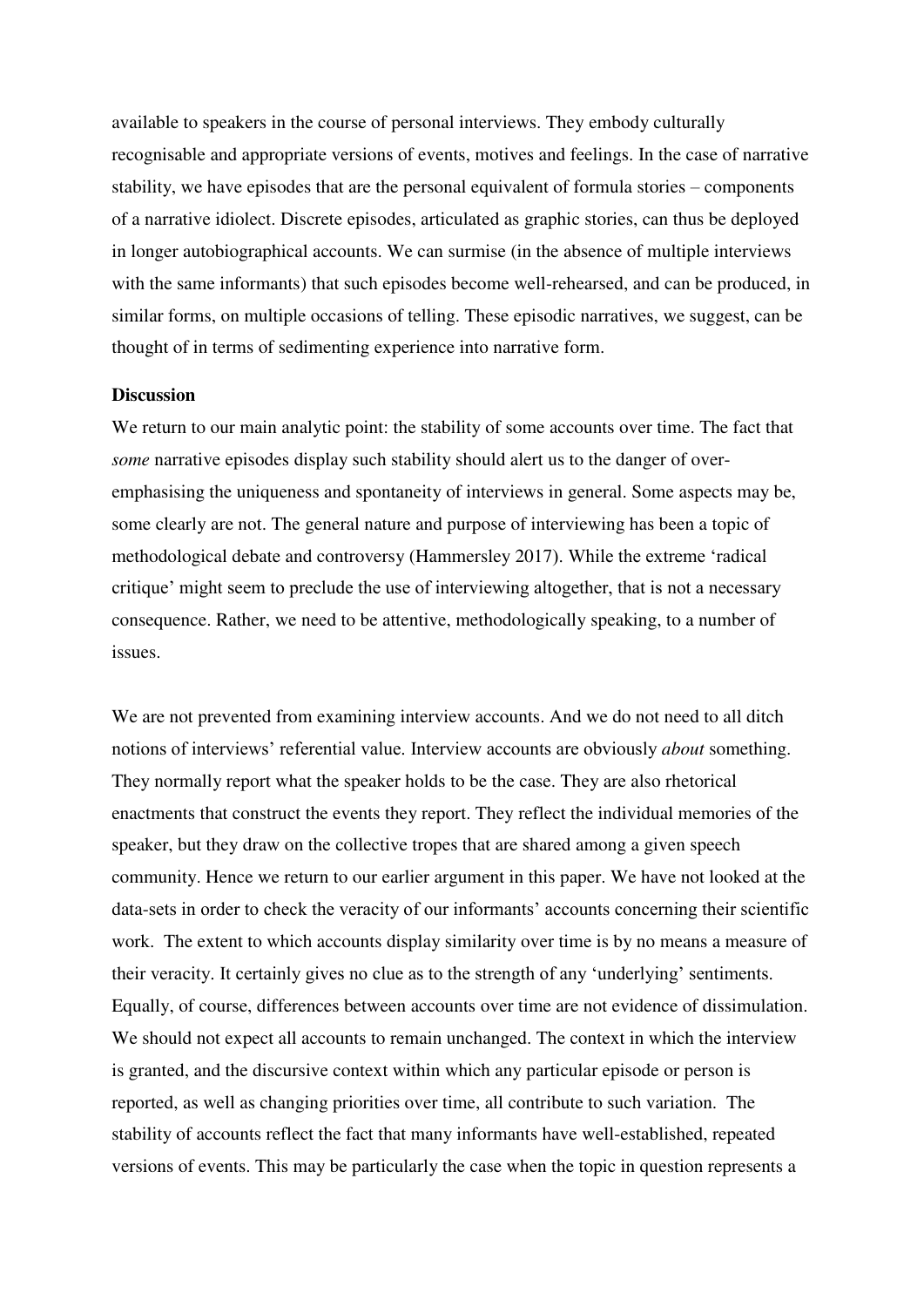significant turning-point in the reported biography. Everyday social actors are likely to tell such events repeatedly. And in the course of repeated telling, the account becomes crystallised. Such accounts, therefore, may be more-or-less fixed episodes that are inserted (as it were) in the occasioned enactment of the interview encounter. They may be analogous to the stock-in-trade of the oral poet, or indeed of the professional comic. Each has a hoard of episodes, anecdotes, characters and epithets that remain relatively unchanged even when composition is apparently improvised.

Consequently, accounts derived from interviews challenge us to engage in sustained narrative analysis (cf. Riessman 2008). We need to pay close attention to *what* stories, narratives or accounts are told, and *how* they are accomplished*.* Here we have identified just one distinctive aspect of interview accounts. We suggest that the stable, sedimented narrative episodes we have described have a distinctive character. In the course of the scientists' biographical work, these episodes stand out. They describe key turning-points in the unfolding stories of scientific work. As stories of luck and serendipity, they perform accounting work. They are examples of the contingent repertoire of scientific accounting, that express the personal – even affective- aspects of discovery, while being embedded in broader accounts of the unfolding discovery process. They are, in narrative terms, turning-points. They are analogous to the 'epiphanies' of life-history accounts (cf Denzin 1989). As we have suggested, stability is one noticeable feature of such narrative episodes. It is functional, in that such vivid episodes of serendipity can be deployed on multiple tellings of the events. They sediment the memorability and newsworthiness of the reported events, while constructing them *as* events in the past – recent or more distant. These issues reflect wider topics in life-history interviewing and oral testimony (cf Portelli 1991). Sedimented narrative episodes provide resources for the enactment of memory, and they inscribe what may be counted as 'memorable' Here memory is regarded as a narrative accomplishment, not as a mental process. Testimony is not evaluated in terms of its veracity, but in terms of its discursive formation of recounted experience (Plummer 2001).

# **Acknowledgments**

The Discovery interviews were collected by Claire Batchelor. The project was supported by ESRC Grant No. R000234102 and directed by Paul Atkinson and Evelyn Parsons. The Legacy interviews were conducted by Cathy Sampson, in the course of an ESRC-funded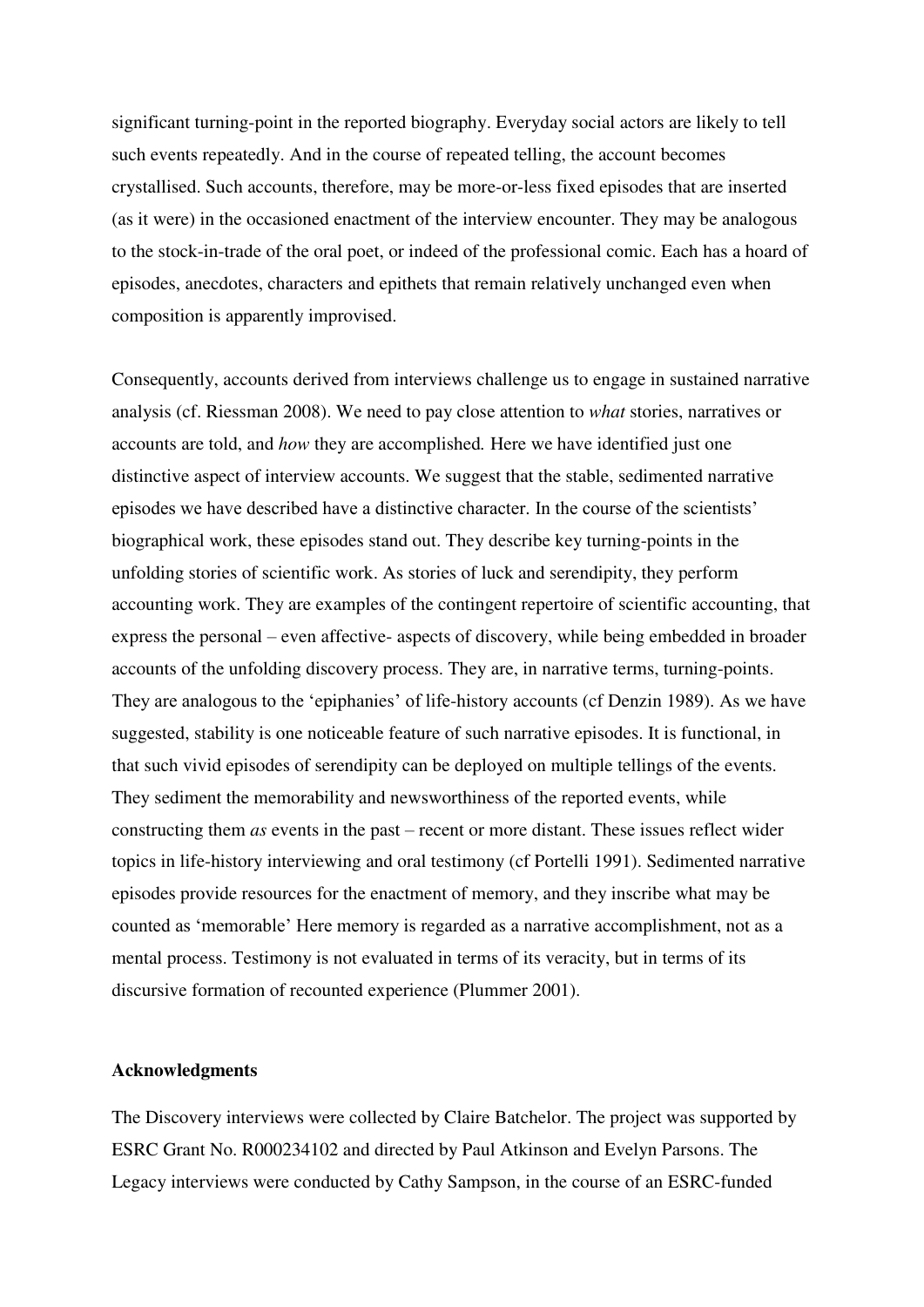doctoral research project. The support of the ESRC for both projects is gratefully acknowledged. The interpretations offered in this paper do not represent the views of policies of the Research Council. We are grateful to the anonymous referees for their helpful and constructive comments.

# **References**

- Atkinson, P. (1997) Narrative turn or blind alley?, *Qualitative Health Research*, 7, 3: 325- 344.
- Atkinson, P., Batchelor, C. and Parsons, E. (1997) The rhetoric of prediction and chance in the research to clone a disease gene, in M.A. Elston (ed.) *The Sociology of Medical Science and Technology*, Oxford: Blackwell, pp. 101-125.
- Atkinson, P., Batchelor, C. and Parsons, E. (1998) Trajectories of collaboration and competition in a medical discovery, *Science, Technology and Human Values* 28, 3: 259-284.
- Atkinson, P and Delamont, S. (2006) Rescuing narrative from qualitative research, *Narrative Inquiry*, 16,1: 164-172.
- Atkinson, P. and Silverman, D (1997) Kundera's *Immortality*: The interview society and the invention of the self, *Qualitative Inquiry*, 3, 3:304-325.
- Baker, C. (2004) Membership categorizations and interview accounts, in D. Silverman (ed.) *Qualitative Research: Theory, Method and Practice.* 2<sup>nd</sup> ed. London: Sage, pp. 162-176.
- Batchelor, C., Parsons, E. and Atkinson, P. (1996) The career of a medical discovery, *Qualitative Health Research*, 6, 2: 224-255
- Brook, D., McCurrach, H., Harley, H., Buckler, D., Church, D., Aburatani, H., Hunter, K., Stanton, V., Thiurion, J., Hudson, T., Sohn, R., Zemelman, B., Snell,R., Rundle, S., Crow, J., Davies, J., Shelbourne, P., Buxton, J., Jones, C., Juvonen, V., Johnson, K.,Harper, P.,Shaw, D. and Housman, D. (1992) Molecular basis of mytotonic dystrophy: Expansion of a trinucleotide (CTG) repeat at the 3@ end of a transcript encoding a protein kinase family member, *Cell*, 68, 4: 799-808.
- Comfort, N.C. (2001) *The Tangled Field: Barbara McClintock's Search for the Patterns of Genetic Control*. Cambridge MA: Harvard University Press.
- Denzin, N.K. (1989) *Interpretive Biography*. Newbury Park CA: Sage.
- Fontana, A. (2003) Postmodern trends in interviewing, in J.F. Gubrium and J.A. Holstein, (eds) (2003) *Postmodern Interviewing*. Thousand Oaks CA: Sage, pp.51-66.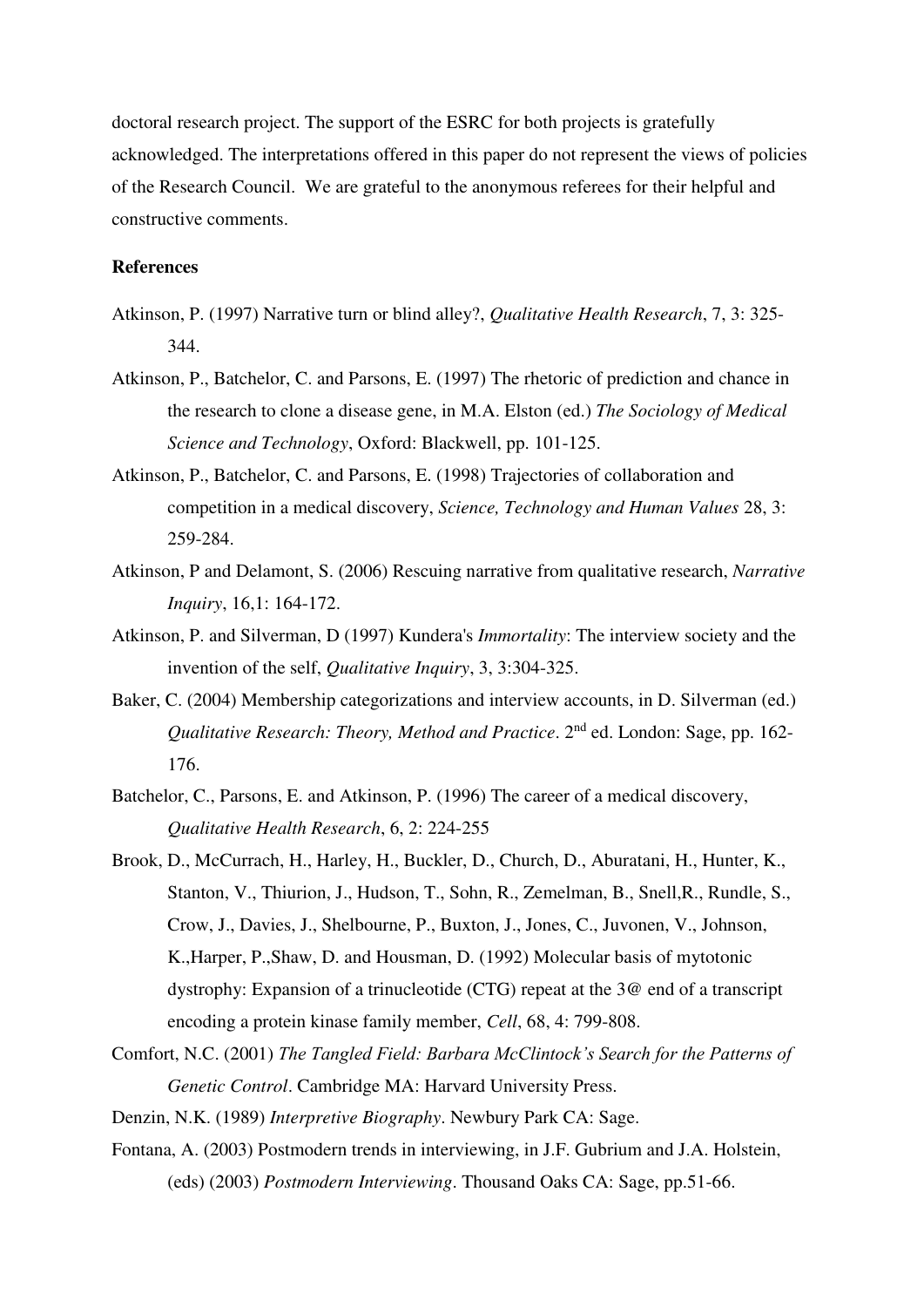- Gilbert, N. and Mulkay, M. (1984) *Opening Pandora's Box: A Sociological Account of Scientists' Discourse*. Cambridge: Cambridge University Press.
- Gubrium, J.F. and Holstein, J.A. (eds) (2003) *Postmodern Interviewing*. Thousand Oaks CA: Sage.
- Hammersley, M. (2017) Interview data: A qualified defence against the radical critique, *Qualitative Research*, 17, 2: 173-186.
- Hampshire, K., Iqbal, N., Blell, M. and Simpson, B. (2014) The interview as narrative ethnography: seeking and shaping connections in qualitative research, *International Journal of Social Research Methodology*, 17, 3: 215-231.
- Harley, H., Brook, D. Crow, S., Reardon, W., Buckler, A., Harper, P., Housman, D. and Shaw, D. (1992) Expansion of an unstable DNA region and phenotype variation in Myotonic Dystrophy, *Nature*, 355 (6360) : 545-546.
- Harper, P., Harley, H., Reardon, W. and Shaw, D. (1992) Anticipation in Myotonic Dystrophy: New light on an old problem, *American Journal of Human Genetics*, 51, 1: 10-16.
- Holstein, J.A. and Gubrium, J.F. (1995) *The Active Interview*. Thousand Oaks: Sage.
- Holstein, J.A. and Gubrium, J.F. (2003) Active interviewing, in J.F. Gubrium and J.A. Holstein, (eds) (2003) *Postmodern Interviewing*. Thousand Oaks CA: Sage, pp. 67- 80.
- Plummer, K. (2001) *Documents of Life 2: An Invitation to a Critical Humanism*. London: Sage.
- Portelli, A. (1991) *The Death of Luigi Trastulli and Other Stories: Form and Meaning in Oral History*. Albany NY: State University of New York Press.
- Potter, J. and Hepburn, A. (2012) Eight challenges for interview researchers, in J.F. Gubrium, J.A. Holstein, A. Marvasti and K. McKinney (eds) *The Sage Handbook of Interview Research*, 2nd edition, London: Sage, 555-570.
- Rapley, T. (2001) The art(fulness) of open-ended interviewing: some considerations on analysing the interview, *Qualitative Research*, 1, 3: 303-323.
- Riessman, K. (2008) *Narrative Methods for the Human Sciences*. London: Sage.
- Sampson, C. and Atkinson, P. (2011) Accounting for discovery, *Narrative Inquiry* 21, 1: 88- 108
- Sampson, C. and Atkinson, P. (2013) The golden star: Emotion, legacy and scientific discovery, *Sociological Review*, 61, 3: 573-590.